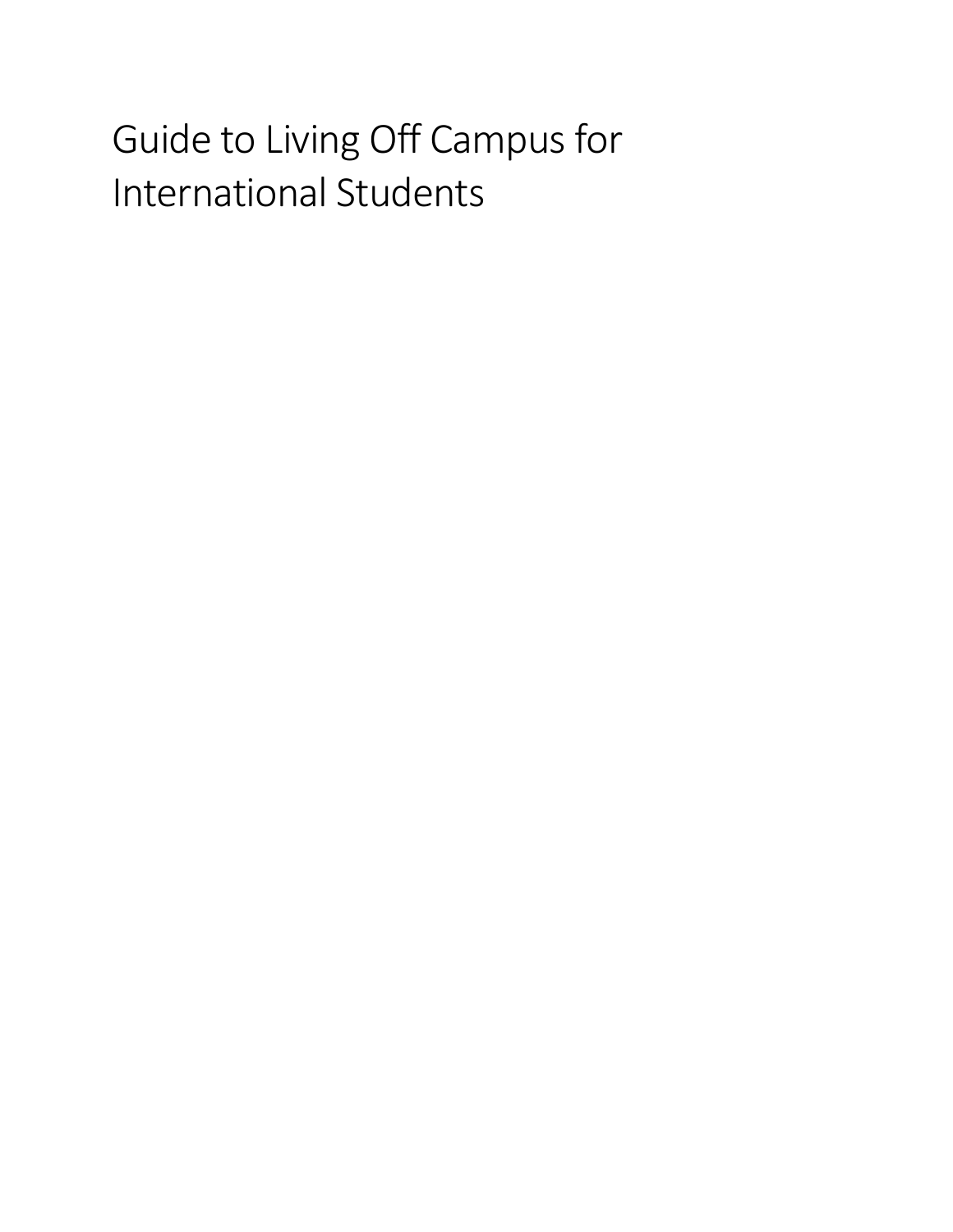# Guide to Living Off Campus for **International Students**

Disclaimer: All information in this guide is included as a convenience only. The inclusion of material in no way constitutes or implies endorsement by the University of Colorado Denver or the Office of International Affairs.

Special thanks to the State University of New York, Plattsburgh's Housing Office for letting us borrow from "The Survival Guide to Off-Campus Living: A college student's guide to moving and living offcampus in Plattsburgh, New York."

# Table of Contents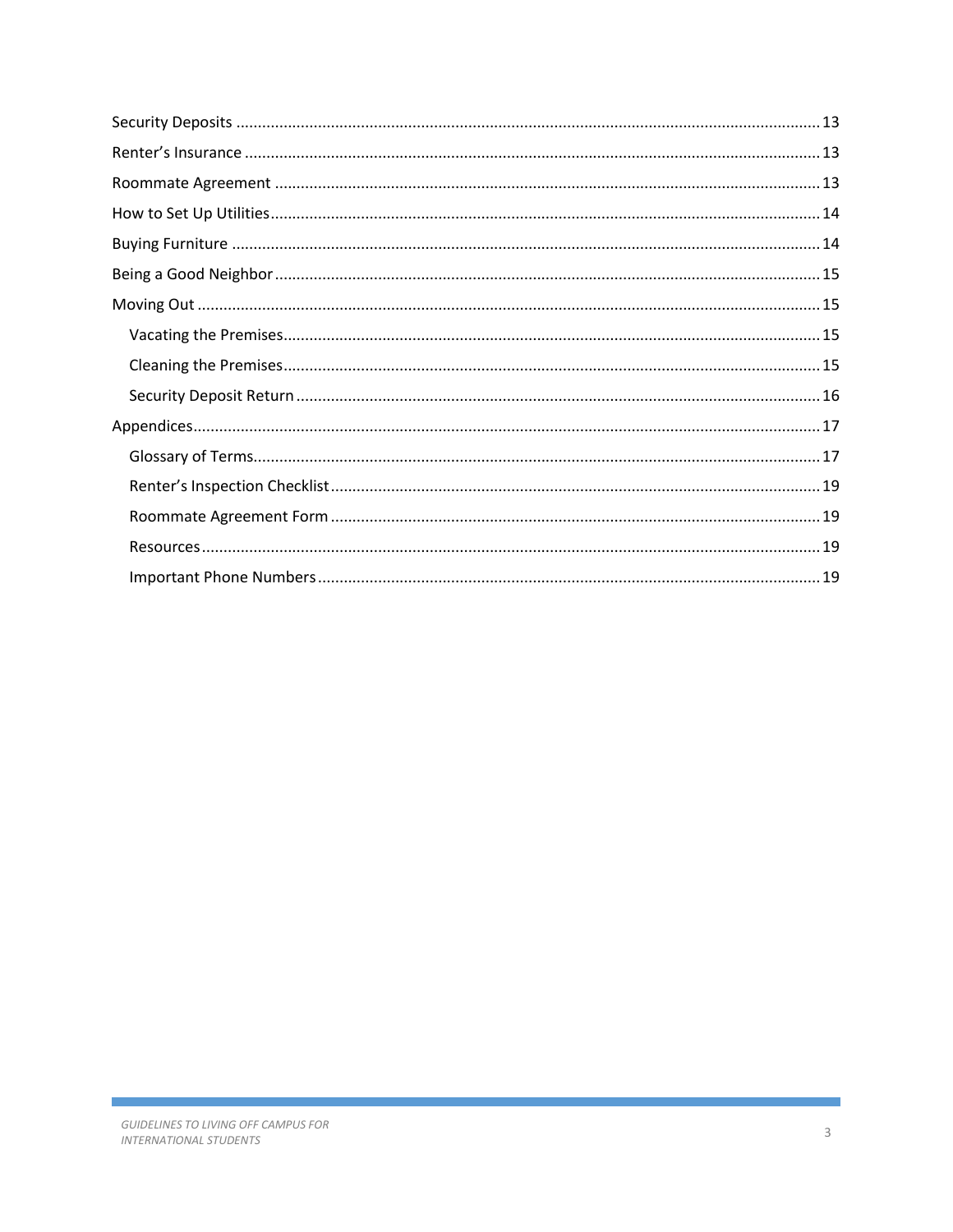# <span id="page-3-0"></span>Pros and Cons of Living Off Campus

Where and with whom you live definitely influences your college experience. There are pros and cons both to living on campus or off. Here are some questions to help you make the decision that is best for you.

- 1. How much can you afford to pay monthly for rent and utilities (e.g., gas, electricity, water, Internet)? (It may be cheaper to live off campus if you have roommates but you must consider all costs, including transportation costs.) Use the Sample Budget Worksheet in the appendices to help determine what you can afford.
- 2. How far will you commute to campus and what form of transportation are you willing to use? (On campus housing is only a ten minute walk to classes, whereas off campus housing may be thirty minutes or more by bus or light rail, or have the additional expenses of gas and parking fees if you drive.)
- 3. How convenient is your housing for daily life grocery shopping, public transportation, entertainment, etc.?
- 4. Most off-campus housing is not furnished. Can you afford to buy furniture and household goods? How will you transport them to your apartment?
- 5. Where will you launder your clothes? Some apartments provide a washer and dryer but many do not.
- 6. Are you willing to maintain the property? For example, if you rent a house, you may be expected to shovel the snow or mow the lawn. Maintaining the property (other than keeping it in a reasonable condition) is usually not the responsibility of the renter for apartments, condos, townhomes, or on-campus living.
- 7. Do you (or any of your potential roommates) have a social security number? Most landlords will want to do a credit check prior to approving your application to rent an apartment. (A credit report indicates your borrowing and repaying habits.) If you do not have a social security number, you may be required to have a guarantor. A guarantor is someone who agrees to pay your rent obligations in the event that you do not pay. (The guarantor may need to have a social security number and give permission to the landlord for the credit check.)

Of course, wherever you choose to live should be a place where you feel safe and comfortable.

# <span id="page-3-1"></span>Types of Off-Campus Housing

## <span id="page-3-2"></span>Homestay

The University of Colorado Denver collaborates with a third party, beahostfam.com, to offer international students the opportunity to live with a host family in a private residence. In exchange for rent, the host families provide a private room and some meals. To learn more about this opportunity, please visit [beahostfam.com.](http://www.beahostfam.com/) Please be aware that the earlier you inquire, the more likely it is that they will be able to find a suitable homestay placement for you.

## <span id="page-3-3"></span>Furnished and Unfurnished

Unless otherwise stated, off-campus housing is unfurnished. Even unfurnished apartments will have large kitchen appliances such as a stove, oven, and refrigerator. However, they may not have a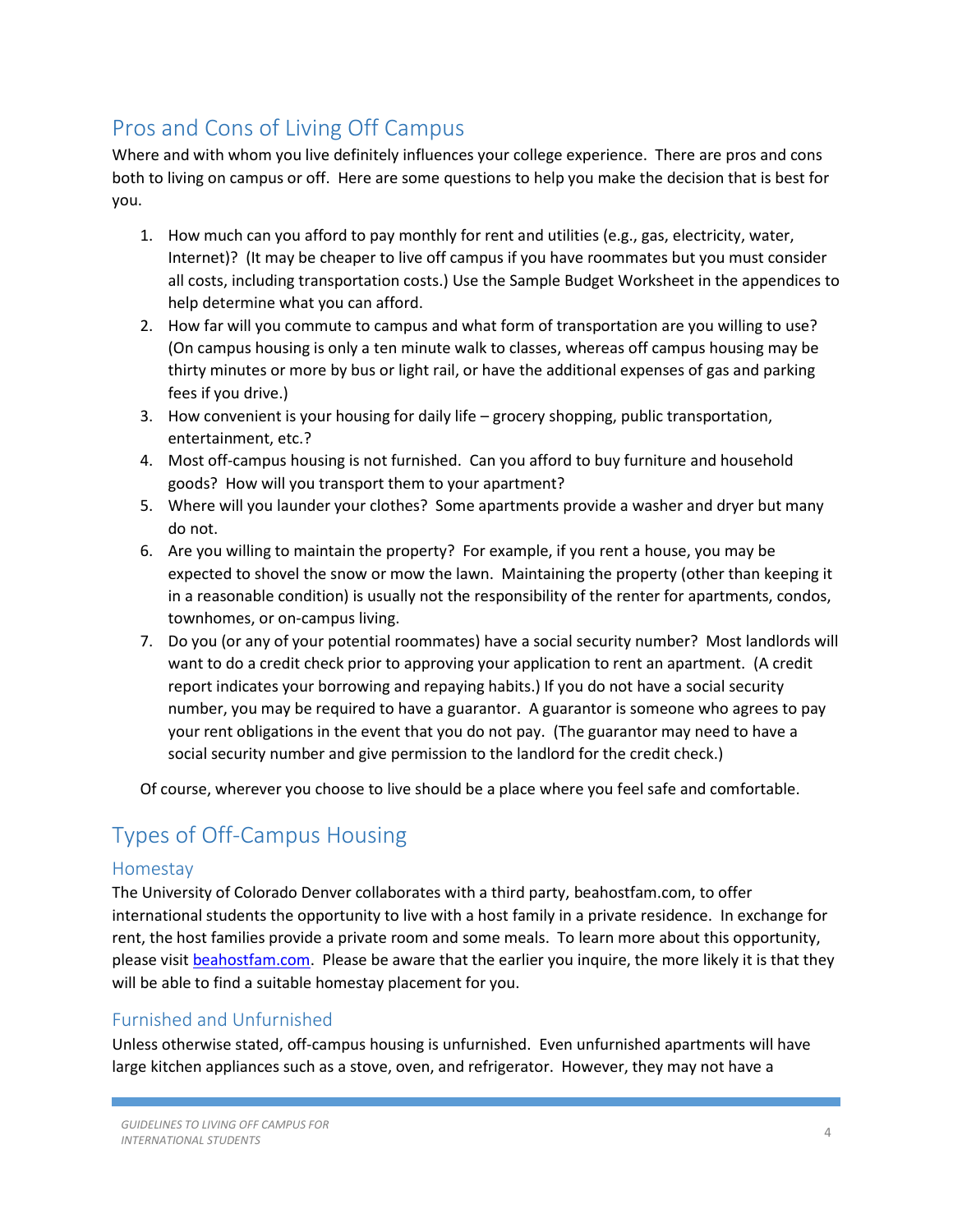microwave, dishwasher, or clothes washer and dryer. With unfurnished apartments, you will need to provide your own bed, table, chairs, desk, dishware, cookware, utensils, etc.

Furnished apartments are usually a bit more expensive but they are equipped with the basic necessities for living (e.g., beds, cooking equipment, tables and chairs, etc.). However, you may still need to provide your own bedding and towels.

#### <span id="page-4-0"></span>Apartments and Condos

Apartments and condos are multi-unit structures, usually with several floors. For the renter, apartments and condos appear very similar. The main difference lies in who owns the property. In apartment buildings, one owner owns the entire property and one company manages all of the apartments in the building. With condos, each unit is owned by an independent person. Thus, the only difference for you may be to whom you pay the rent – to a management company or to a private individual. Regardless, you will likely take an elevator and have an interior entrance to your apartment. Apartments/condos may also have amenities such as a gym, pool, and concierge services.

#### <span id="page-4-1"></span>Townhomes, Duplexes, and Houses

Townhomes, duplexes, and houses all have exterior entrances into the dwelling. Townhomes are attached to several other units; a duplex has two units attached; whereas houses are not attached. Houses and duplexes usually have a yard or some outdoor space. Townhomes may have a small outdoor space like a courtyard. Often, townhomes have shared, community outdoor spaces.

Renting a house or duplex may require you to provide basic maintenance such as shoveling snow or mowing the lawn. Be sure to be clear on your responsibilities as a renter. Townhomes often have a service that takes care of outdoor chores but you may be charged a fee, such as an HOA (Home Owners' Association) fee. The HOA fee could be several hundred dollars per month and may also include the use of a community swimming pool, party room, gym, or other amenities.

## <span id="page-4-2"></span>"House to Share"

Sharing a house with complete strangers could be interesting and fun and is often the least expensive option for living off campus. In this situation, the main parts of the house will likely be furnished. You would only need to furnish your bedroom.

Generally, the people currently living in the house will interview several potential housemates to find someone who will be compatible with the current residents. The residents may have rules on how best to live together, for example if food is shared or not or how the house is cleaned.

Sharing a house with others can rapidly advance your English language skills and could be a quick way to making American friends. In sharing a house with others, it is important to assess compatibility of personality, noise levels, cooking smells, and other topics. The people currently living in the house and you should use the interview to determine if you are a good fit for the household and if the household is a good fit for you!

One question international students should ask of their potential roommates is, "Do you use marijuana?" Though the State of Colorado allows the personal use and possession of cannabis, also known as marijuana, for adults 21 and older in Colorado, according to federal law, marijuana is classified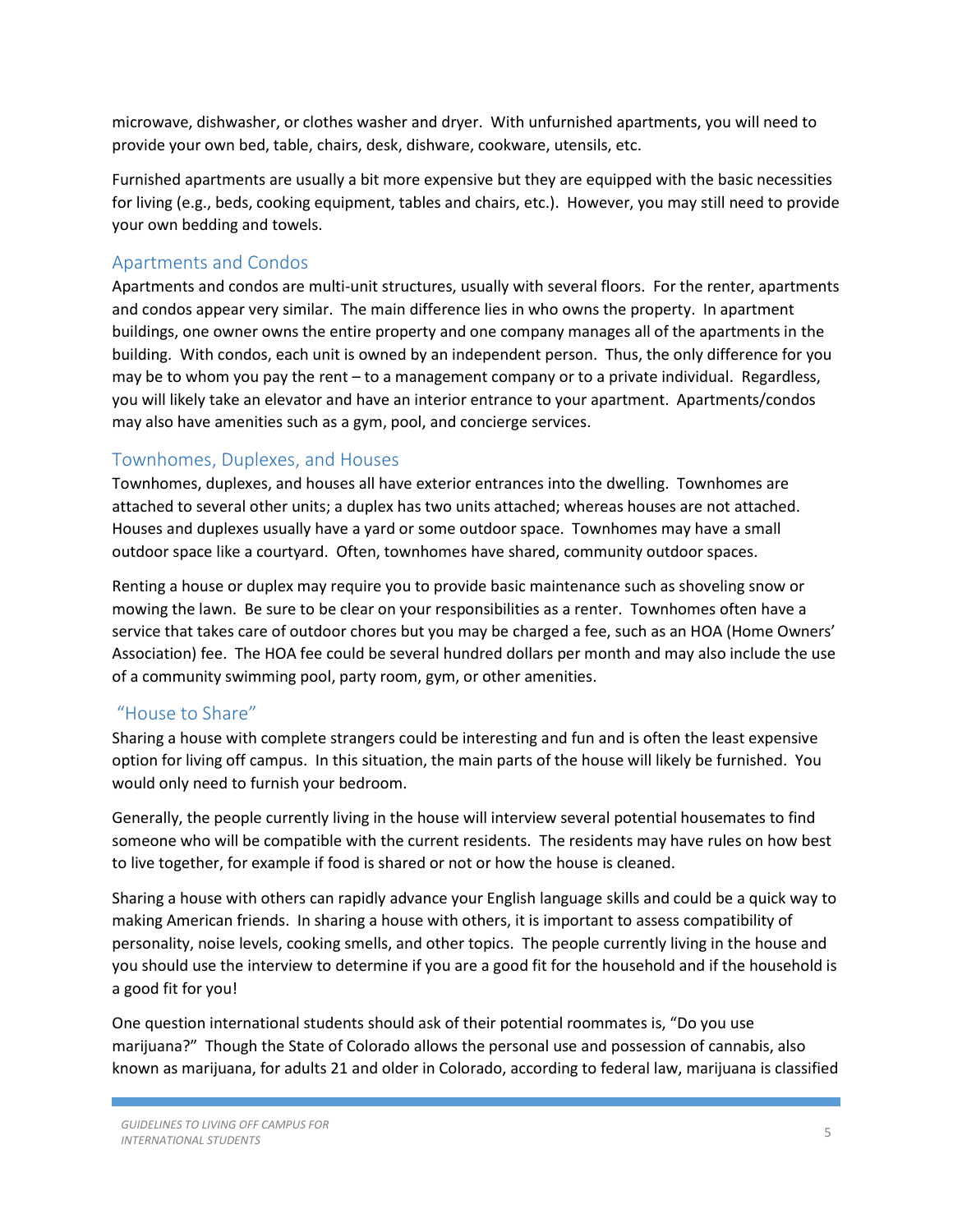as a Schedule I controlled substance under the Controlled Substances Act (CSA). The Department of Justice guidance explicitly states that marijuana remains illegal under Federal law.

International students in F-1, J-1 (or any other non-immigrant category) need to be aware that the immigration consequences of use or possession of marijuana or marijuana paraphernalia can be severe. Unlawful drug-related convictions under Federal law, including the use or possession of marijuana in any amount or even marijuana paraphernalia, may lead to your deportation and removal from the United States and also may prevent you from ever returning to the US in the future. In addition, Amendment 64 does not change existing University of Colorado campus policies that prohibit the possession, use, and distribution of unlawful drugs by students, employees, and all other visitors on university properties; this includes marijuana. If you have any questions, please contact [ISSS@ucdenver.edu](mailto:%20ISSS@ucdenver.edu) and we can refer you to an immigration and/or criminal attorney.

We recommend using the Roommate Agreement found in the appendices to make sure each roommate is clear on his/her responsibilities and obligations.

## <span id="page-5-0"></span>"Room for Rent"

Homeowners who have an extra bedroom may advertise under this heading. You would have a private bedroom and may have a private bathroom or it may be shared. Usually you would have shared use of the kitchen, laundry, living space, and outdoor space. The bedroom may or may not be furnished.

# <span id="page-5-1"></span>Where to Look for Housing

Location, commute time to campus, access to grocery stores, and length of time you wish to rent are all things to consider when looking for housing.

Anschutz Medical Campus students will find useful information at the [Office of Campus Student](http://www.ucdenver.edu/anschutz/studentresources/student-assistance/housing/Pages/home.aspx)  [Services,](http://www.ucdenver.edu/anschutz/studentresources/student-assistance/housing/Pages/home.aspx) including roommate services for Anschutz students only, and short-term housing through [Rotating Room.](http://rotatingroom.com/)

Downtown Denver Campus students will find useful information at the **Student Housing and Dining and** [Commuter Services.](http://www.ucdenver.edu/life/services/commuterservices/Pages/default.aspx) Commuter Services hosts [Roommate Resources,](http://www.ucdenver.edu/life/services/CommuterServices/Pages/Roommates.aspx) including the [Off-Campus Housing](https://offcampushousing.ucdenver.edu/)  [& Roommate Database.](https://offcampushousing.ucdenver.edu/) Be sure to check out th[e Resources for International Students](http://www.ucdenver.edu/life/services/CommuterServices/Pages/InternationalStudentHousing.aspx) as well.

## <span id="page-5-2"></span>Temporary Housing

#### <span id="page-5-3"></span>Two weeks or less

If it is not possible to live with a friend for a short time, you may need to stay in a hotel or a hostel. Hotels in downtown Denver are more expensive than hotels a short light rail ride away. Below are three reasonably priced hotels located near the Colorado Station (I-25 and Evans Avenue) serving lines E, F, and H.

#### **[La Quinta Inn Cherry Creek](http://www.lq.com/)**

<http://www.lq.com/lq/index.jsp> 1975 S. Colorado Blvd., Denver, CO 80222 Located .2 miles (5-minute walk) west of the Colorado Station.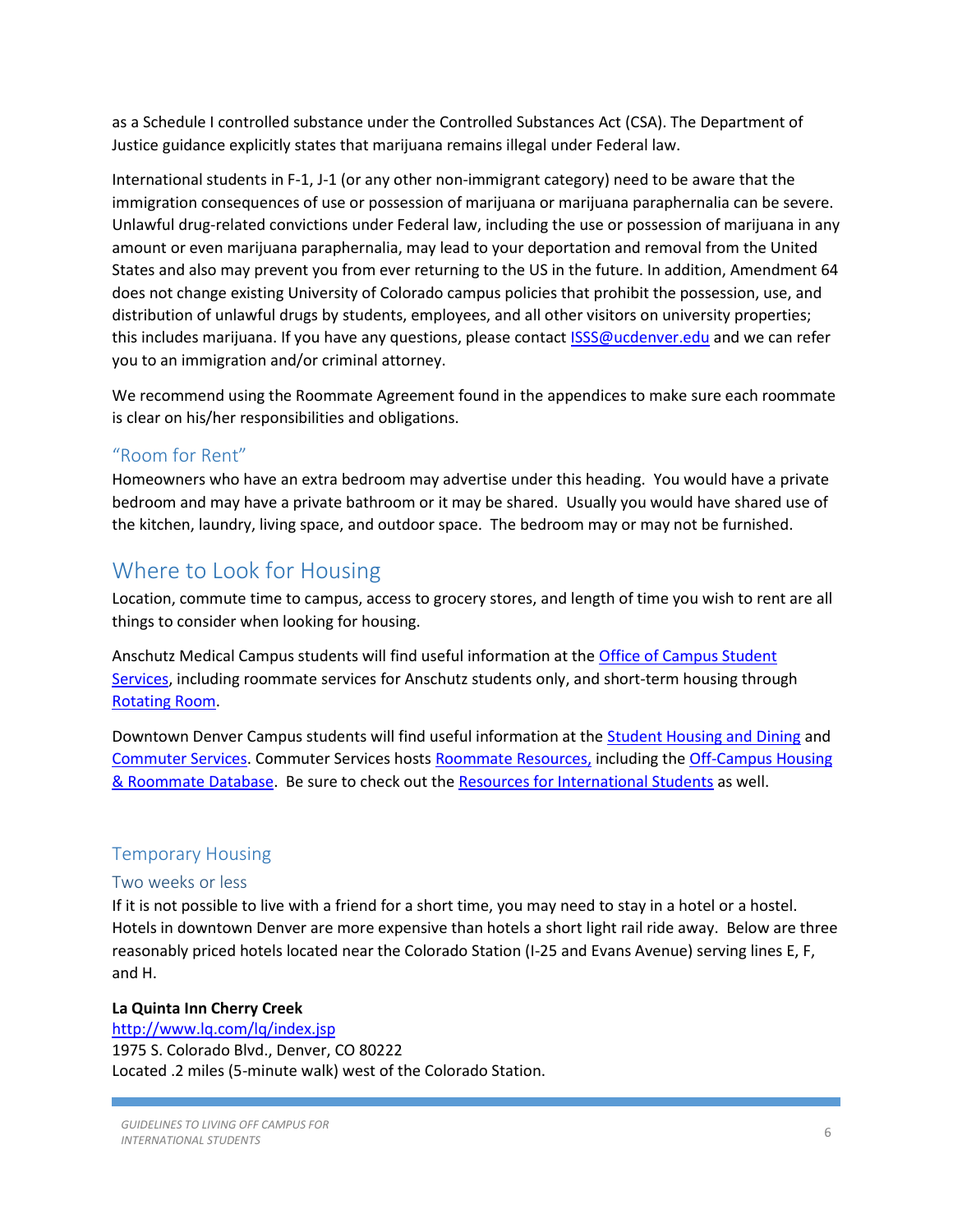303-758-8886 or 800-753-3757

#### **[Fairfield Inn & Suites by Marriott Denver Cherry Creek](http://www.marriott.com/meeting-event-hotels/group-corporate-travel/groupCorp.mi?resLinkData=University%20of%20Denver%5EDNU%60DENFI%60&app=resvlink&stop_mobi=yes)**

<http://www.marriott.com/hotels/travel/denfi-fairfield-inn-and-suites-denver-cherry-creek/> 1680 South Colorado Blvd, Denver, CO 80222 Located .6 miles (12-minute walk) north of the Colorado Station. 303-691-2223 or 800-690-9799

#### **Courtyard by Marriott Denver Cherry Creek**

<http://www.courtyardcherrycreek.com/> 1475 S. Colorado Blvd, Denver, CO 80222 Located one mile (20-minute walk) north of the Colorado Station. 303-757-8797 or 888-236-2427

You might also check out the [Extended Stay America](http://www.extendedstayamerica.com/) hotels located around the Denver Metro area. From these locations, you could take a bus or bus plus light rail transportation to downtown Denver. Extended Stay America hotels have full-equipped kitchens, on-site guest laundry facilities, free Wi-Fi, and free "grab-and-go" breakfasts.

Hostels are usually centrally located and cater to the low-budget traveler such as students, backpackers, or seniors. In a hostel, you pay for the use of a bed (rather than a room). The rooms may be shared by other travelers as in a dormitory setting with several bunk beds in one room. Bathrooms are shared. Some hostels provide breakfast or a kitchen in which you can prepare your own food. It is customary to bring your own sheets and towels when lodging in a hostel; however, usually you can rent them for a small fee.

The four hostels in the downtown Denver area are listed below. You can use an online search engine to check the reviews for each.

#### **Hostel Fish**  <http://www.hostelfish.com/> 1217 20th Street (at Lawrence) (303) 954-0962

#### **11th Avenue Hotel and Hostel**

<http://11thavenuehotelandhostel.com/> 1112 Broadway, Denver, CO 80203 303-894-0529

#### **The Melbourne International Hotel and Hostel**

<http://www.denverhostel.com/> 607 22nd St, Denver, CO 80205 303-292-6386 [info@denverhostel.com](mailto:info@denverhostel.com)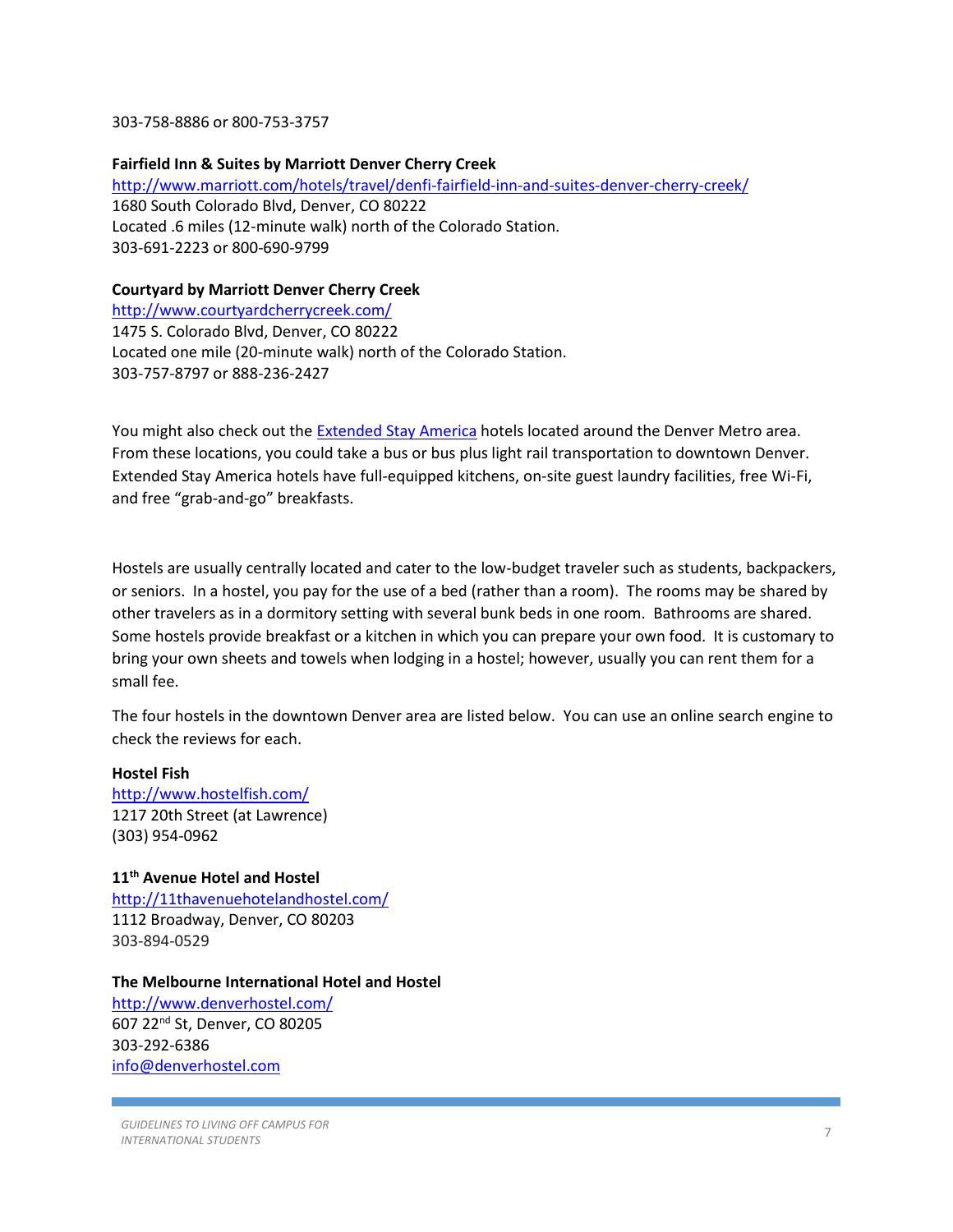#### **Denver International Hostel**

<http://www.denverinternationalhostel.com/> 630 East 16th Avenue, Denver, CO 80203 303-832-9996

Two additional resources that are part of the "shared economy" trend are [airbnb.com](https://www.airbnb.com/) (Air B&B) and [vrbo.com](http://www.vrbo.com/) (Vacation Rental By Owner). These properties are the personal homes of individuals, rented by the actual home owner, usually by the night. The Air B&B properties vary from a room within the home to a separate apartment/condo/house. VRBOs are typically the entire apartment/condo/house. To book a place, you would have to set up an account, then communicate through the Air B&B or VRBO website with the homeowner to arrange for the accommodations. You pay in advance via credit card through the websites. Though many travelers have been very satisfied with these two services, caution should be taken in going into unknown homes. Neither Air B&B nor VRBO are regulated by the government and do not need to conform to the same standards as is expected of hotels. You must use good judgement if you decide to book accommodations using these methods.

#### <span id="page-7-0"></span>More than a week but less than a year (sublet)

For housing needs lasting longer than a week or two but less than a year, consider a "sublet." A sublet is when someone has already committed to a lease for a specific period of time but for some reason cannot continue living there for the entire time. Thus, since this person is still responsible for the rent, he finds someone else to pay the rent and live in the apartment on his behalf until the term of the lease expires. Sublets may be furnished or unfurnished. You can most easily find sublets online on [Craig's List](http://denver.craigslist.org/) under "housing."

#### <span id="page-7-1"></span>Denver Neighborhoods and Suburbs

As was suggested in the questions above, there are many things to weigh when choosing a place to live, including access to public transportation, grocery shopping, restaurants; safety; and commute time to campus. This [interactive map](http://www.denvergov.org/maps/map/neighborhoods) shows the city of Denver by neighborhoods. Click on any section to see the name and boundaries of the neighborhood. You can also check out the crime statistics by [neighborhood.](http://www.denvergov.org/police/PoliceDepartment/CrimeInformation/CrimeMap/tabid/443033/Default.aspx) Keep in mind that crime happens everywhere! When looking at the crime statistics, you may wish to check over a year's period and consider the types of crime that occur the most in that neighborhood (e.g., violent crime vs. property crime vs. other).

Once you have an idea of the neighborhood you would like to target, visit the neighborhood on various days of the week and times of day to see if the environment would be suitable for you.

You might also want to investigate living in the suburbs surrounding Denver which can be found on this [Denver Metro map.](http://www.metrodenver.org/do-business/communities/) And thi[s light rail map](http://www.rtd-denver.com/LightRail_Map.shtml) indicates the stops and major cross streets to help you orient to the neighborhoods and suburbs of Denver. You can see how long it would take you to travel from a potential address to campus via public transportation by using th[e RTD Trip Planner.](http://www3.rtd-denver.com/tripplanner/start.action)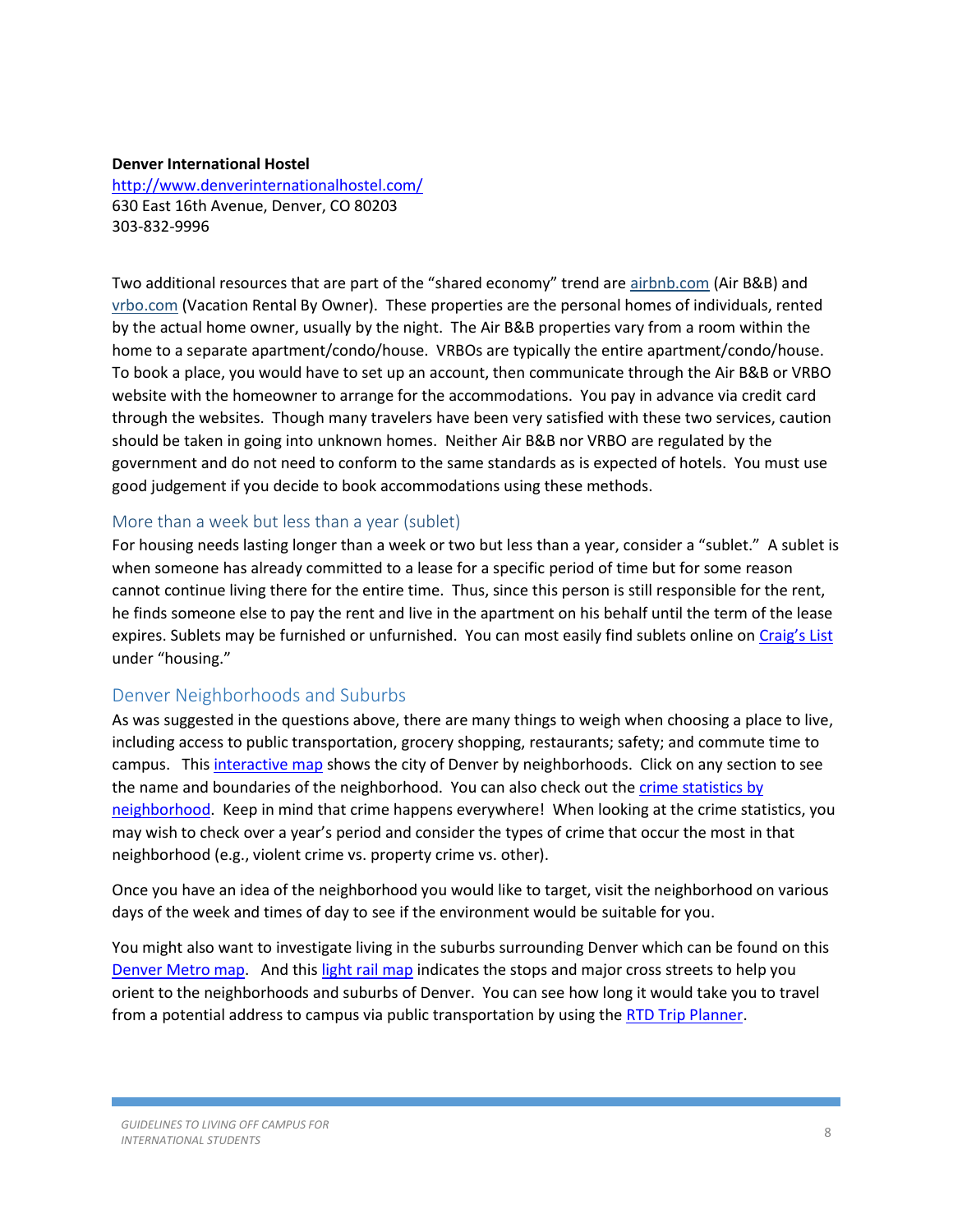## <span id="page-8-0"></span>Permanent Housing

Looking for longer-term housing takes research and time. It is important to have access to a phone during this time to make appointments to see potential apartments and to receive calls back from potential landlords/roommates.

Caution should always be taken when searching for a new place to live. If possible, go with a friend to check out new sites. If you should ever feel uncomfortable in a situation, leave immediately.

Possible ways to learn of available housing include:

- Asking your friends, classmates, neighbors, etc. (word-of-mouth).
- Driving or walking around neighborhoods in which you would like to live. Most landlords posts "for rent" signs in the front lawn or in the windows of houses/townhomes/apartments for rent. This method also gives you a sense of the neighborhood.
- Online. Though searching online is often the most efficient method, it is generally not wise to commit to a lease without having seen the housing or at least had it viewed by a trusted friend. Popular sites on which to find housing include:
	- o CU Denver [Commuter Services](http://www.ucdenver.edu/life/services/commuterservices/Pages/default.aspx)
	- o [Craig's List](http://denver.craigslist.org/) under "housing."

#### <span id="page-8-1"></span>Preparing to Rent

No matter what type of housing you choose, it is wise to inspect the living conditions for safety (e.g., good windows that lock, exterior doors with deadbolt locks, degree of lighting at night, use of smoke detectors and carbon monoxide detectors), access to public transportation, parking availability if you have a car, and noise levels inside and outside the apartment.

Also, be sure you know the monthly expenses (rent plus utilities) and any up-front costs (e.g., a security deposit, and/or first and last month's rent). You may wish to use the sample budget worksheet in the appendices to estimate your monthly expenses.

Your potential landlord may ask you to complete an application (especially in large apartment complexes) or to allow a credit check to be done on your credit history. Here is where international students may run into an obstacle. Some landlords conduct credit checks using a social security number, while others may be able to conduct the credit check using an I-9 number. It is important to ask your landlord which number they require in order to fulfill their leasing process and procedures early on. Additionally, be sure to ask your potential landlord if they offer any discounts or fee reductions for students. If you are denied residence because of a lack of credit or social security number, potential solutions to this are as follows:

a. A guarantor. A guarantor is someone with a social security number and with a good credit history who will co-sign the lease with you. By co-signing the lease, the guarantor agrees to pay your rent if you fail to do so. If neither you nor the guarantor pay the obligations of the lease, the landlord can sue both of you. In the case of the guarantor, the landlord could garnish his wages (using his social security number) to make him pay. Thus, the guarantor must trust you to pay the rent on time.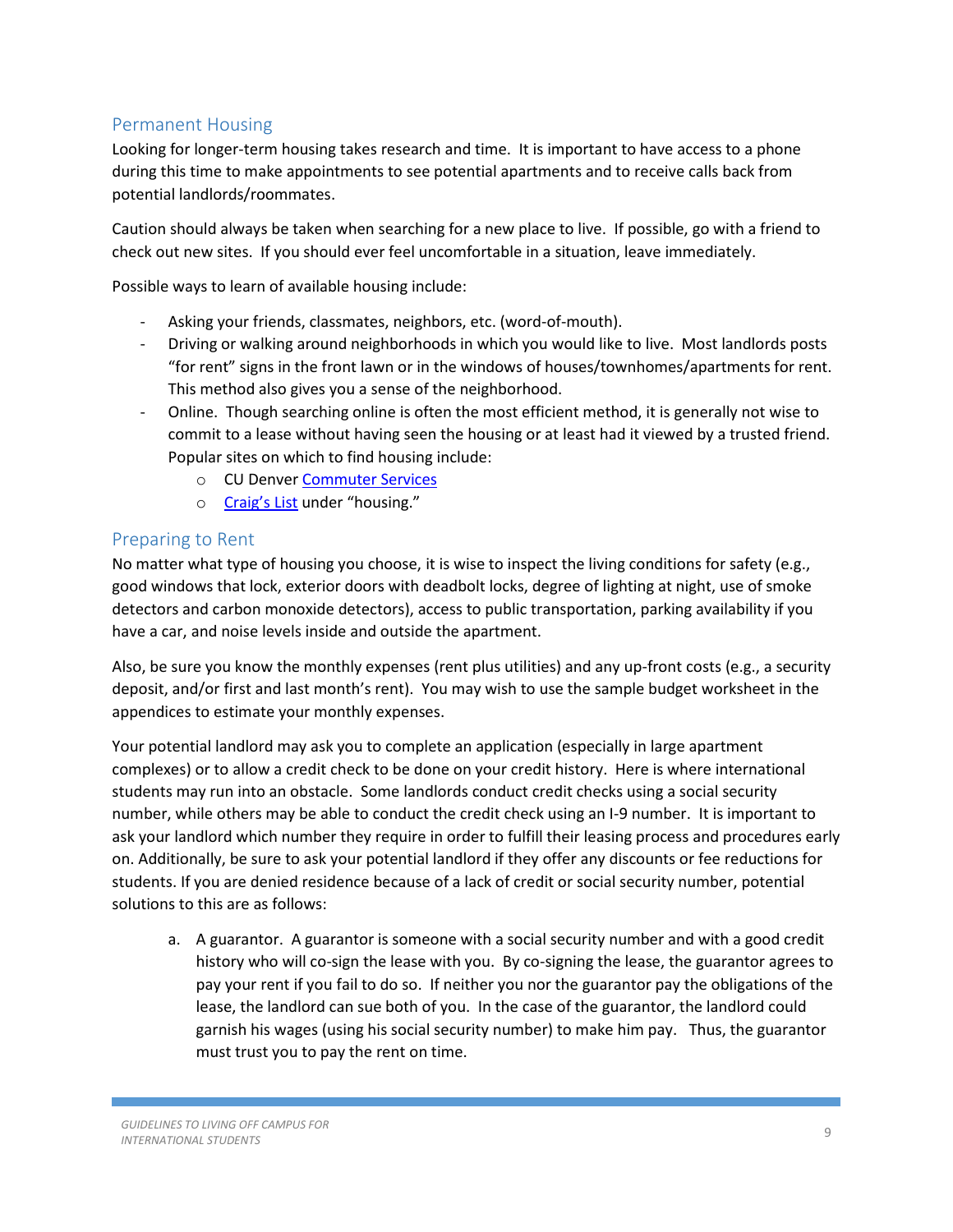b. Paying for several months or rent in advance. The landlord may be willing to rent to you if you pay for three months (or more) in advance. For example, you intend to sign a lease starting in August that will end the following July at the rate of \$800 per month. You can suggest to the landlord that you will pay three months' rent as deposit (\$800 x 3 = \$2400), and pay for every month's rent on the first of the month starting August 1 through April 1. Then, you will use the deposit to pay for the last three months of the lease (and you would not pay any additional rent for May, June, or July). Note that landlords associated with "house to share," or "room for rent," or with smaller apartment complexes may be more flexible than those from larger apartment complexes.

## <span id="page-9-0"></span>The Lease and Legal Matters

The lease is a legal agreement between you and your landlord outlining the specific responsibilities of each party. The lease is a document to protect both you and the landlord from misunderstandings. Please keep in mind, however, the lease usually favors the landlord. Be sure to read it thoroughly and make sure you understand each party's responsibilities.

You can review [a sample lease](http://www.corefinancegroup.com/docs/Colorado%20Residential%20Lease%20Agreement.pdf) from the Colorado Real Estate Finance Group in advance to become familiar with the language. Refer to the Glossary of Terms in the appendices for definitions of words common to a lease or rental agreement. Keep in mind, however, that each lease is a bit different. Ask the landlord to allow you to review the lease overnight.

Before you sign a lease, inspect the property thoroughly. (See the Renter's Inspection Checklist in the appendices.) Be sure that you and the landlord agree to any damages or repairs necessary by making note of it in writing and affixing the signature of both parties and the date to the document. When you move out, you will compare the state of the apartment to this checklist.

## <span id="page-9-1"></span>Understanding the Lease

Below we describe some sections of a typical lease.

**Damages.** This section is usually one-sided and sometimes reads, "The lessee shall render the lessor harmless for any damages which may arise and accrue however caused whether in whole or part to act of negligence on the part of the lessor."

*Translation:* This statement means that if something is damaged or destroyed because of the landlord's negligence, you agree not to hold him/her responsible and agree not to take legal action. It's best not to sign the lease releasing the landlord from negligence. If you have signed a lease with this clause and something happens, consult an attorney. You may still have recourse against the landlord.

**Alterations.** Most leases state that you can't make changes or decorate without the landlord's written consent (otherwise your security deposit will be used to put it back the way it was). It will probably also read, "All alterations upon demised premises shall become the property of the landlord, and shall remain upon, and be surrendered with said premises."

*Translation:* If you want to hang up a hang up a towel rack, for example, first get permission to do so from the landlord. Then, you must leave the towel rack when you leave.

**Default in Payment of Rent.** "The tenant hereby pledges to the landlord that all goods and chattels of said tenant which upon the premises as security payment of rent."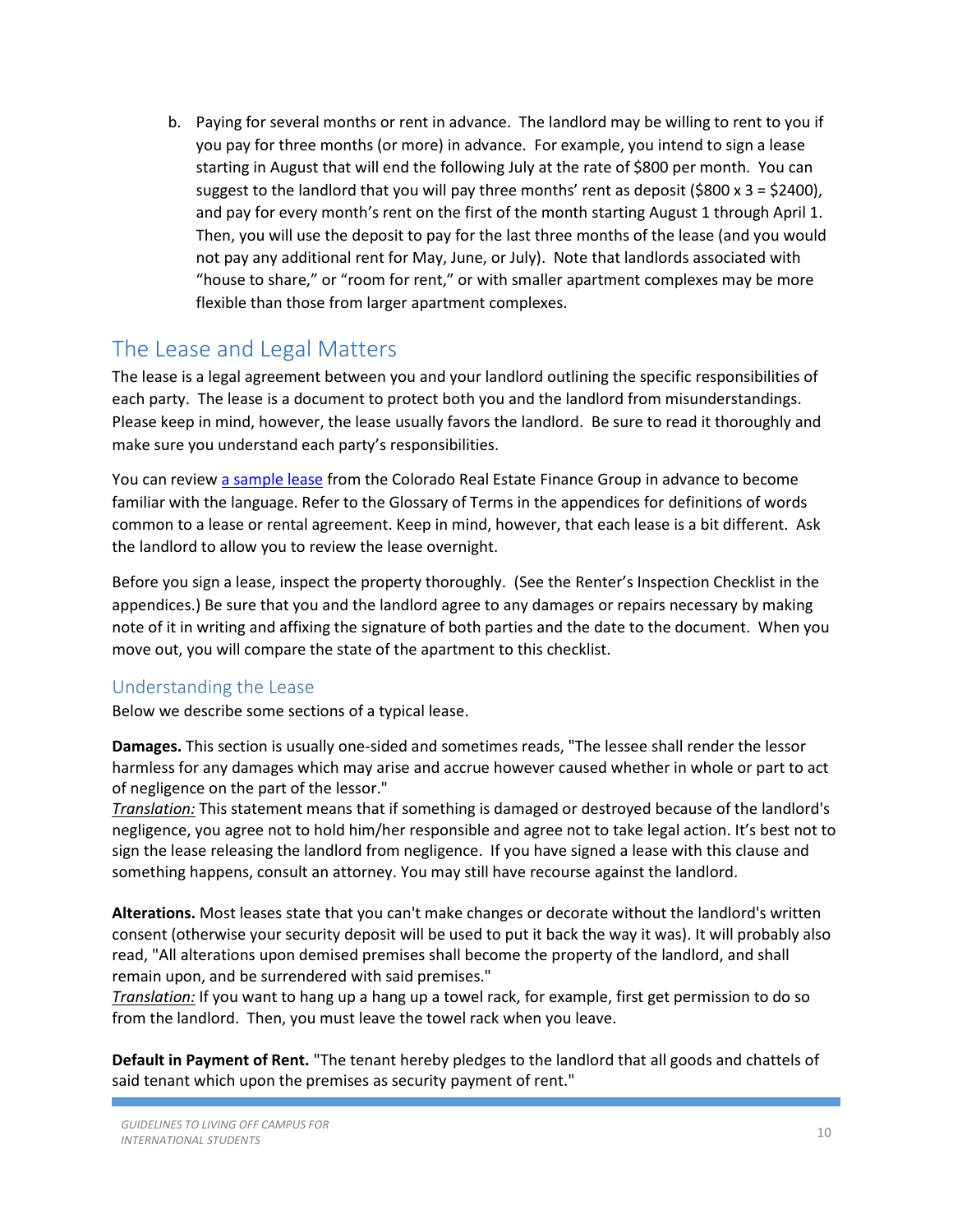*Translation:* Most leases provide a way to get rent money from you in case you refuse to pay, leave town without paying, or are excessively late in payment. This section is not as bad as it seems. Fact is, the landlord cannot lock you out or enter you apartment without a court order. Nor can he or she cause you to leave your apartment without a court order.

**Automatic Renewal Clause.** "If this lease is not terminated as provided in paragraph 6 below, this lease will continue, with all terms and conditions in full force and effect, on a month to month basis until terminated in accordance with the provisions of that paragraph."

*Translation:* If you fail to give notice that you will leave at the end of the lease period in the manner stated in the lease (e.g., 30 days notice in writing), the landlord will assume you wish to stay and you will be obligated for rent payments until such time as you can give the notice as required by the lease. If you wish to stay for an additional year, you should sign a new lease.

**Notice to Vacate.** Check this section to see how long in advance you will need to notify the landlord (in writing) before you leave. In most situations you must give your landlord at least 30 days notice. (For example, your lease expires on February 28 and you indent to move out by then. Thus, you must notify your landlord in writing by January 29<sup>th</sup> that you will move out by the end of February (i.e., 30 days).)

**Moral Turpitude.** The landlord has no right to supervise the coming and going of guests and yourself. A clause in your lease attempting to make such a stipulation is called a "moral turpitude clause." This type of clause may be illegal, depending on its wording. If the landlord attempts to insert such a clause into your lease - beware.

**"Jointly and Severally" Clause.** "If in the event one or more of the below signed tenants does not fulfill the obligations outlined in this lease, then the remaining tenants jointly and severally agree to find replacements or pay any outstanding balances owed the landlord."

*Translation:* Please note that this type of clause is legal and binding. This clause obligates each and every roommate to pay for the total cost of the rent. For example, five people agree to live together and sign a lease that includes a similar clause. The rent is a total of \$2,500 (or \$500/roommate). With this clause, each person is responsible for the entire \$2,500 should the other roommates not pay. Thus, if two of the five roommates move out (e.g., one transfers to another university; the other returned to his home country for medical reasons), the remaining three roommates must pay the total \$2,500 that is owed to the landlord. Although the primary responsibility rests with the roommates who moved out to still pay their share of the rent, it may be difficult to collect any money from them if they are no longer living in Colorado. (Be sure to use the Roommate Agreement in the appendices so that each roommate understands his/her obligations.)

If this happens, you may ask the landlord to give you some time to find replacement roommates. And, work with the roommates who moved out to pay their share of the rent (or a partial amount) until their spot in the house can be filled.

#### <span id="page-10-0"></span>The Pros and Cons of a Lease

#### <span id="page-10-1"></span>The Big Advantage to a Lease

1. If you have a lease, your rent should remain constant for the term of the lease. If you do not have one, your landlord can raise the rent any time for any reason. Rent can be raised simply by giving you 30 days notice.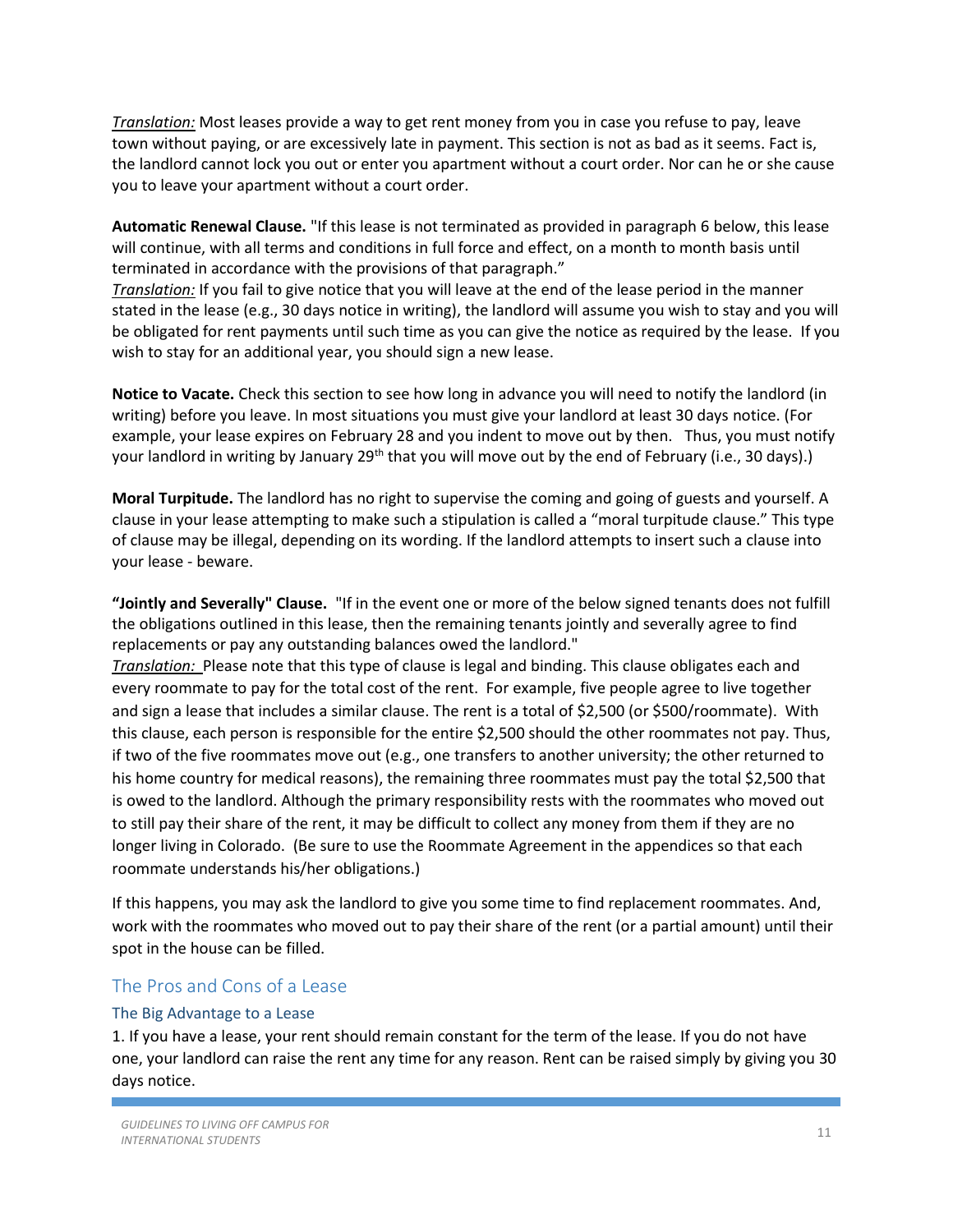2. If you do not have a lease, a landlord can also evict you for any reason just by giving you 30 days notice.

#### <span id="page-11-0"></span>The Big Disadvantage of a Lease

1. The lease hinders your mobility and financially obligates you for the duration of the lease. In other words, each tenant is obligated for the entire payment of the rent and the legal system will hold each tenant to his/her obligation.

2. Many tenants sign unreasonable leases and subsequently suffer. A lease is an agreement/contract. It can be as simple as "Jane Doe agrees to live in Mary Smith's apartment for one year and pay Mary \$500 each month." All the clauses found in a lease that follow the above basic agreement simply further define the responsibilities of the landlord and the tenant.

## <span id="page-11-1"></span>Additional Tips Regarding Leases

**Remember that a lease can be negotiated.** You should not sign a lease with sections that are so onesided that they put you in jeopardy. To change a lease, discuss your concerns with the landlord. If you agree to change it, cross out the section you wish to delete, initial it and have your landlord initial it, then date it. Additions should be written out, dated and signed by you and the landlord. Make sure that all changes are noted on all copies of the lease.

**Read the document carefully.** Do not hesitate to question any section of the lease that puzzles you. Do not be satisfied with answers like, "Oh, don't worry about that, it's just a form," or "That won't apply to you." (If it does not apply, cross it out and have both parties initial it.) It is your responsibility to understand the lease and fulfill your responsibilities inherent in it.

**Keep in mind that even if you do sign a lease with provisions that seem to unreasonably favor the landlord, the legal courts may refuse to enforce those provisions.** For instance, your lease may include a provision stating that "any appliance or conveniences provided by that landlord are under no warranty as to their condition or operation and therefore, the landlord is not responsible for their maintenance or repair." Landlords are required by law to maintain electrical, plumbing, sanitary, heating and ventilating systems in good and safe working order.

**Other lease provisions to watch out for are those that exempt landlords from liability for injuries to persons or property caused by the landlord's negligence or those that waive the tenant's rights to a jury trial.** These types of provisions are known as "unconscionable lease clauses" and would be considered null and void in a court of law. Nevertheless, read your lease and all related documents carefully before you sign.

#### **Before signing a lease, make sure that:**

- The lease covers the time period (e.g., August 1, 2014 through July 31, 2015) and the amount of the rent to which you have agreed (e.g., \$700/month).
- The lease clearly indicates if pets are allowed (and what type).
- There are no hidden or outrageous late fees.
- The landlord cannot terminate the lease with little or no reason or notice.
- The right to sublet is clear either you are allowed to sublet or you are not.
- If the landlord agrees to pay utilities, or some utilities, it is clearly indicated.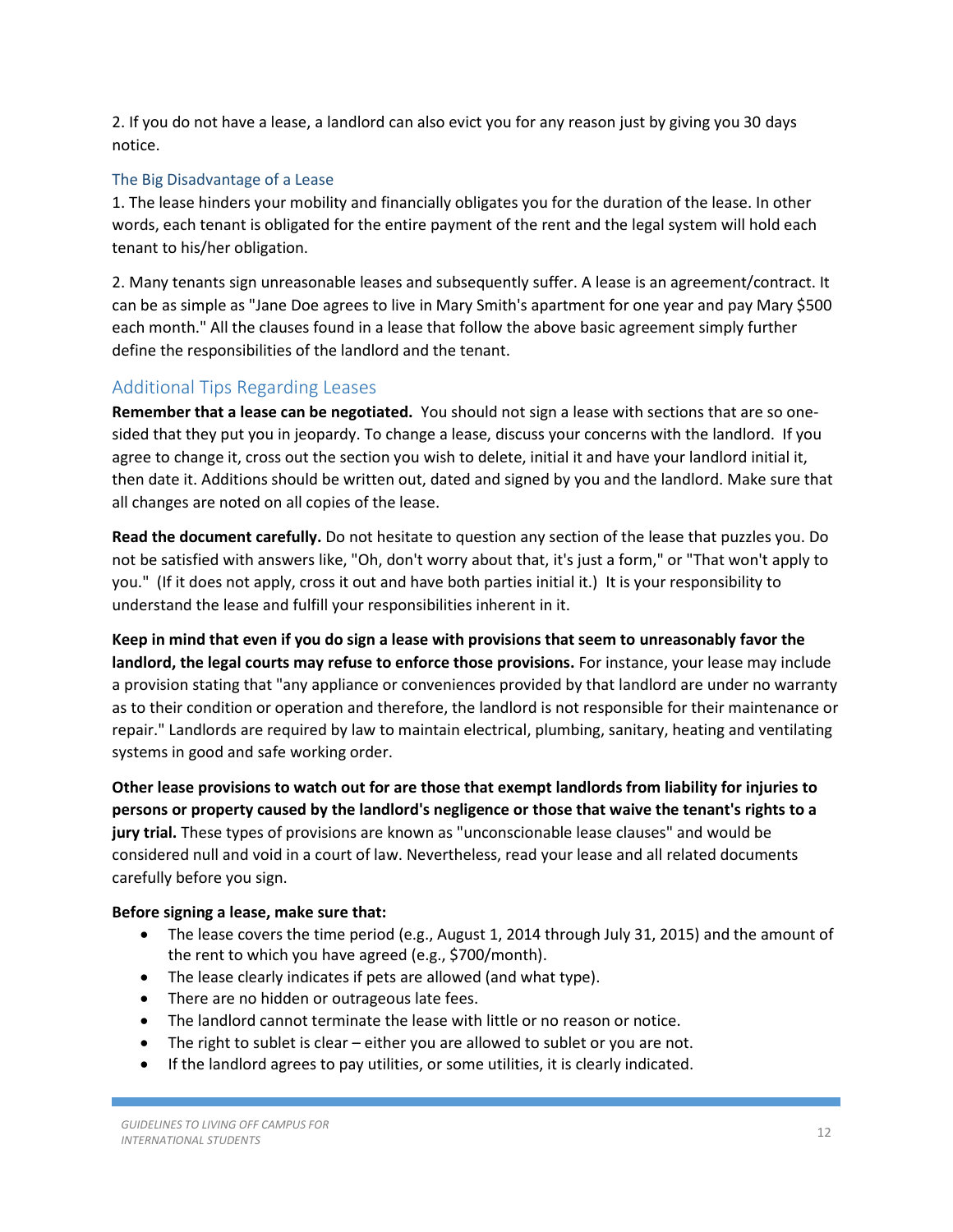The landlord cannot, unless in an emergency, violate the privacy of your apartment without your permission (i.e., the landlord cannot enter the apartment without notifying you first).

# <span id="page-12-0"></span>Security Deposits

It is common for landlords to collect a certain amount of money at the beginning for any damages you may do to the apartment before you move out. Keep these things in mind regarding security deposits.

**A security deposit may be required whether or not you have a lease.** The amount of the deposit is entirely up to the landlord, but usually ranges from one-half to two months of rent. Many landlords combine this deposit into a security/damage deposit to pay for any damage you do in the apartment.

**Ensure return of your security deposit.** Demand a receipt for the deposit or pay by check. You will also need proof when it comes to allegation of apartment damage. Usually the dispute surrounding a damage claim revolves around conflicting memories - yours and the landlord's - as to the condition of the apartment when you moved in. The best protection is the Renter's Inspection Checklist (see appendices), complete with photos. This inspection should be done before paying any money or signing a lease. The checklist should be made room by room and should then be signed and dated by both tenants and the landlord and each should keep a copy. (See additional information in the Moving Out section.)

Some damages, such as cooking smells, cannot be seen. If your cuisine tends to have strong smells, be sure to use a fan when cooking and consider having an open bottle of vinegar near the stove to absorb the odors.

# <span id="page-12-1"></span>Renter's Insurance

We recommend that you purchase renter's insurance to repair or replace your personal belongings in case of theft or accidents. The landlord's insurance covers only the building, not your personal belongings. Thus, if there is a theft, fire, or non-flood water damage (e.g., the dishwasher or washer overflows), the renter's insurance could be used to replace damaged belongings. Find out more about renter's insurance and its importance at the Colorado Department of Regulatory Agencies (DORA), [Division of Insurance.](http://cdn.colorado.gov/cs/Satellite/DORA-DI/CBON/DORA/1251623076535)

## <span id="page-12-2"></span>Roommate Agreement

Just as the lease is important to clearly define the responsibilities of the tenant and landlord, the roommate agreement is important to define the obligations of each roommate. See the Roommate Agreement Form in the appendices. Completing this form together may prevent unnecessary misunderstandings and uncomfortable conversations later. The Roommate Agreement is a legally binding contract among all signed parties.

Roommate agreements should outline each person's financial responsibilities including how much they are to pay in rent each month and their portion of the security deposit. You can also divide other financial obligations including internet, cable, groceries, utilities, and water expenses.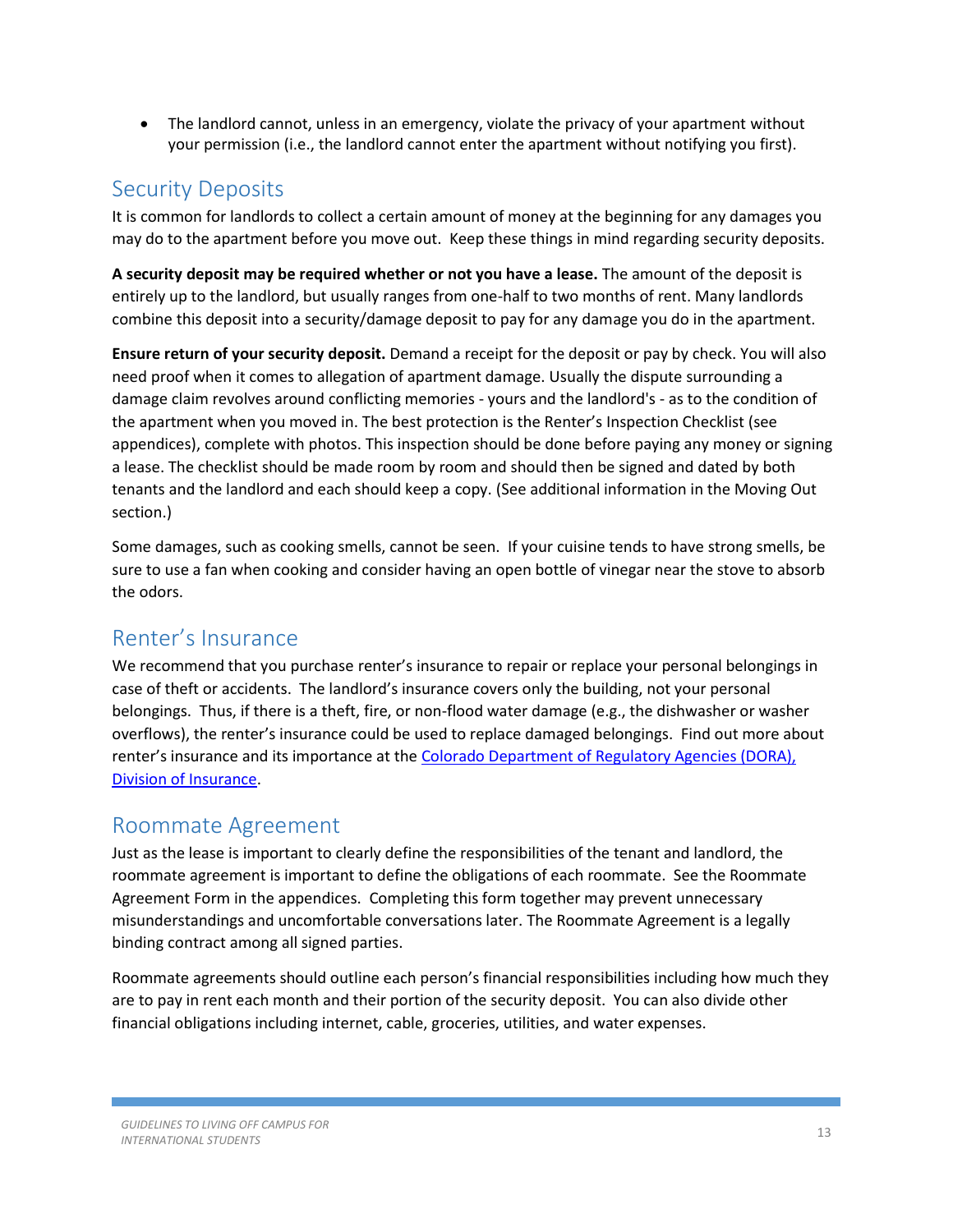Set ground rules regarding privacy, cleaning, yard maintenance, overnight guests, social gatherings, quiet hours, and use of alcohol and smoking. If you intend to have parties, make sure you agree to be a sober host and that the dates and hours do not intrude on anyone's study time.

Establish a primary contact for your landlord. This roommate will be responsible for all communication between the household and the landlord. He/She may also be responsible for the return of the security deposit.

If a roommate is to move out before the end of the least term, make it clear that it is primarily that roommate's responsibility to find a replacement roommate or to continue to pay for his/her share of the rent. The remaining roommates should assist in locating a replacement roommate as well.

# <span id="page-13-0"></span>How to Set Up Utilities

Basic utilities include gas/electric, water, and most likely Internet. Below is the contact information for providers in Denver and Aurora. Be sure to contact them again to end service when you move out.

#### **Gas and electric**: [Xcel Energy,](http://www.xcelenergy.com/) 1-800-895-4999

You may request to start service through the online form from the Xcel Energy website. The form will ask for a social security number (SSN), driver's license number, or state ID. However, this field is not required to submit the form online.

#### **Water:** [Denver Water,](http://denverwater.org/) 303-893-2444

[Aurora Water,](https://www.auroragov.org/LivingHere/Water/index.htm) 303-739-7388

Be prepared to provide the service address, the billing address, a phone number and the start date for the service.

**Internet:** Many vendors provide Internet services. Many Internet vendors also provide cable TV services. You may wish to ask friends and neighbors for recommendations or do an Internet search for the best provider for your area. Compare prices and services with your cell phone company, Century Link, Comcast, Direct TV, and others.

# <span id="page-13-1"></span>Buying Furniture

Finding and buying furniture can be a challenge for the new apartment renter! The biggest challenge is how to transport the furniture to your apartment. Below are a few places to look. You may wish to consider buying all of your household goods at [Ikea](http://www.ikea.com/us/en/) (located at 9800 E. Ikea Way, Centennial, CO 80112; near Park Meadows Mall) as they provide a delivery service for a fee.

Used furniture may be found at thrift stores such as ARC or Goodwill located throughout the city; online a[t freecycle.org](https://www.freecycle.org/) or [Craig](http://denver.craigslist.org/)'s List; or sometimes on the curb or near the dumpster. You can also check out the buy/sell feature from th[e Commuter Services](http://www.ucdenver.edu/life/services/commuterservices/Pages/default.aspx) website.

You may rent furniture for a monthly fee from places like [Cort.](https://www.cort.com/student)

New furniture may be found at large department stores (e.g., Target, WalMart, Kmart, Ikea) or furniture stores such as those in [Furniture Row.](http://www.furniturerow.com/)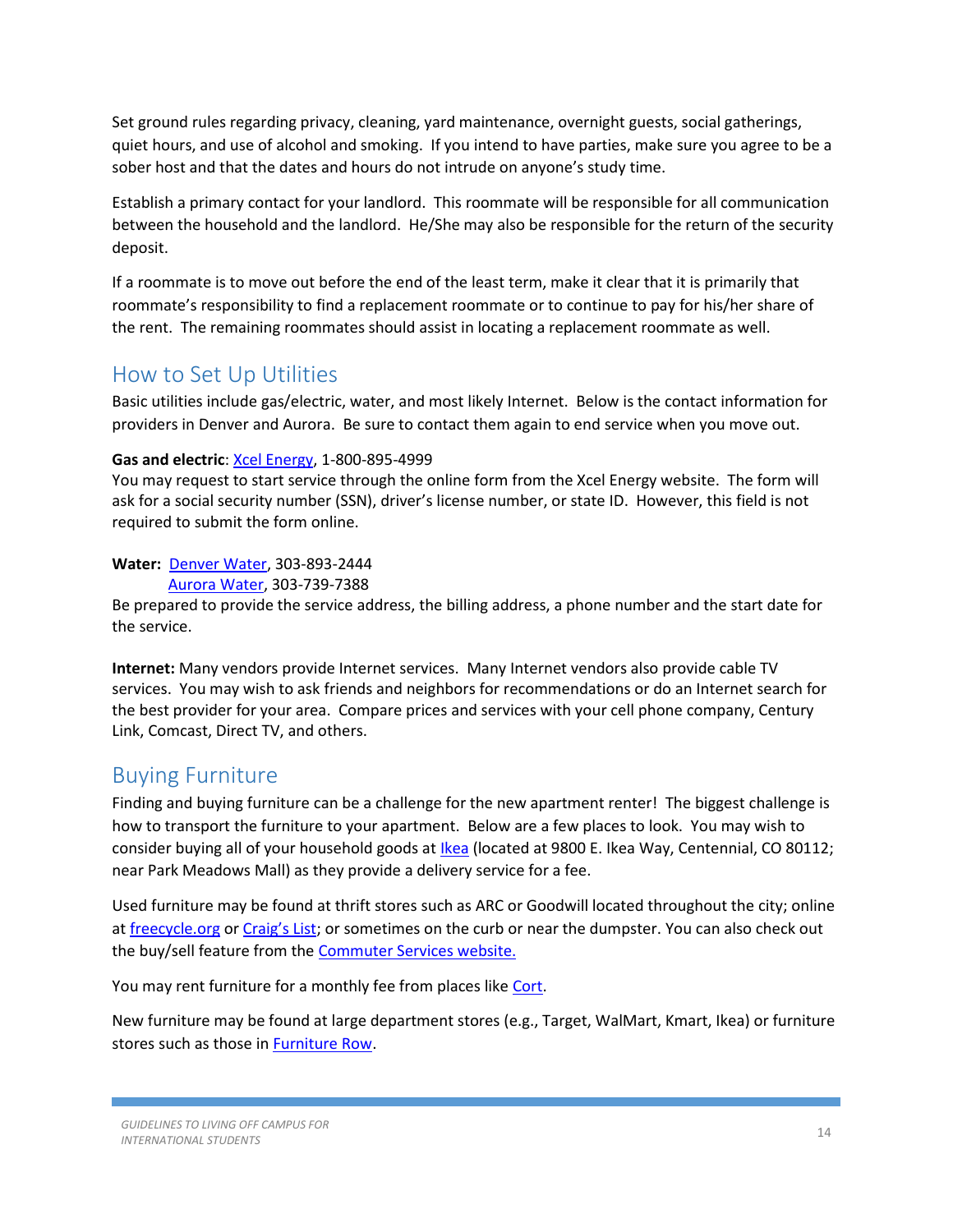Mattresses for beds may best be purchased at a mattress store. You can also find futons at futon stores. Do an Internet search to find a store close to you.

# <span id="page-14-0"></span>Being a Good Neighbor

Regardless of where you live, be respectful of your neighbors and community. Put your trash in the proper receptacles. Recycle as appropriate. Keep the noise level to a reasonable volume. Obey the rules of the community, city, and state. And in general, be friendly and courteous.

For those living in Denver, keep in mind that most Denver neighborhoods have street sweeping once a month between April and November. Look for signs along the curb for specific days of the week when you are not allowed to park on that side of the street. Disobeying will surely generate a costly ticket.

Most of all, take the opportunity to meet your neighbors! It is a great way to practice English and learn about American culture.

# <span id="page-14-1"></span>Moving Out

## <span id="page-14-2"></span>Vacating the Premises

Plan the move-out with your roommates. If there are any outstanding fees, expenses, or other amounts due to the landlord, be sure to make arrangements for paying them. Also make arrangements to disconnect utilities (electric/gas, water, cable, Internet) and determine where final bills will be sent. Agree with your roommates on how the final bills will be paid.

Before anyone moves out, collect your roommates' contact information including their new mailing addresses. (You or the landlord may need to mail the security deposit refund.) Each roommate should be sure to file a change of address with the local post office so that any mail will be forwarded to the new address. (Please note that mail can only be forwarded to another address in the U.S.)

Know the date your lease ends and when your landlord expects you to move out. You will likely be charged additional rent and possibly fines if you stay longer than your lease allows.

Make arrangements for storing, selling, or donating any property you are not taking with you. (See appendices for local donation centers to donate unwanted clothes, furniture, and household goods.)

## <span id="page-14-3"></span>Cleaning the Premises

Discuss with your roommates how best to clean the property. You may wish to do it yourselves or to hire a cleaning company. Remember that landlords expect a "deep cleaning" when you move out. "Deep cleaning" includes cleaning the inside of the refrigerator and oven, the tops and inside of cabinets, shampooing carpets, dusting blinds and ceiling fans, washing the windows and mirrors, scrubbing the floors and baseboards, etc. Please note that some landlords demand that the carpets be professionally cleaned and that you show a receipt for the service. Be sure you know what is expected.

Find the "Renter's Inspection Checklist" from when you moved in. After cleaning, inspect the premises again and note any differences (e.g., damages that were not there when you moved in). Take photos of any damages. Also, take photos of each room after cleaning so that you have a record of how you left the premises.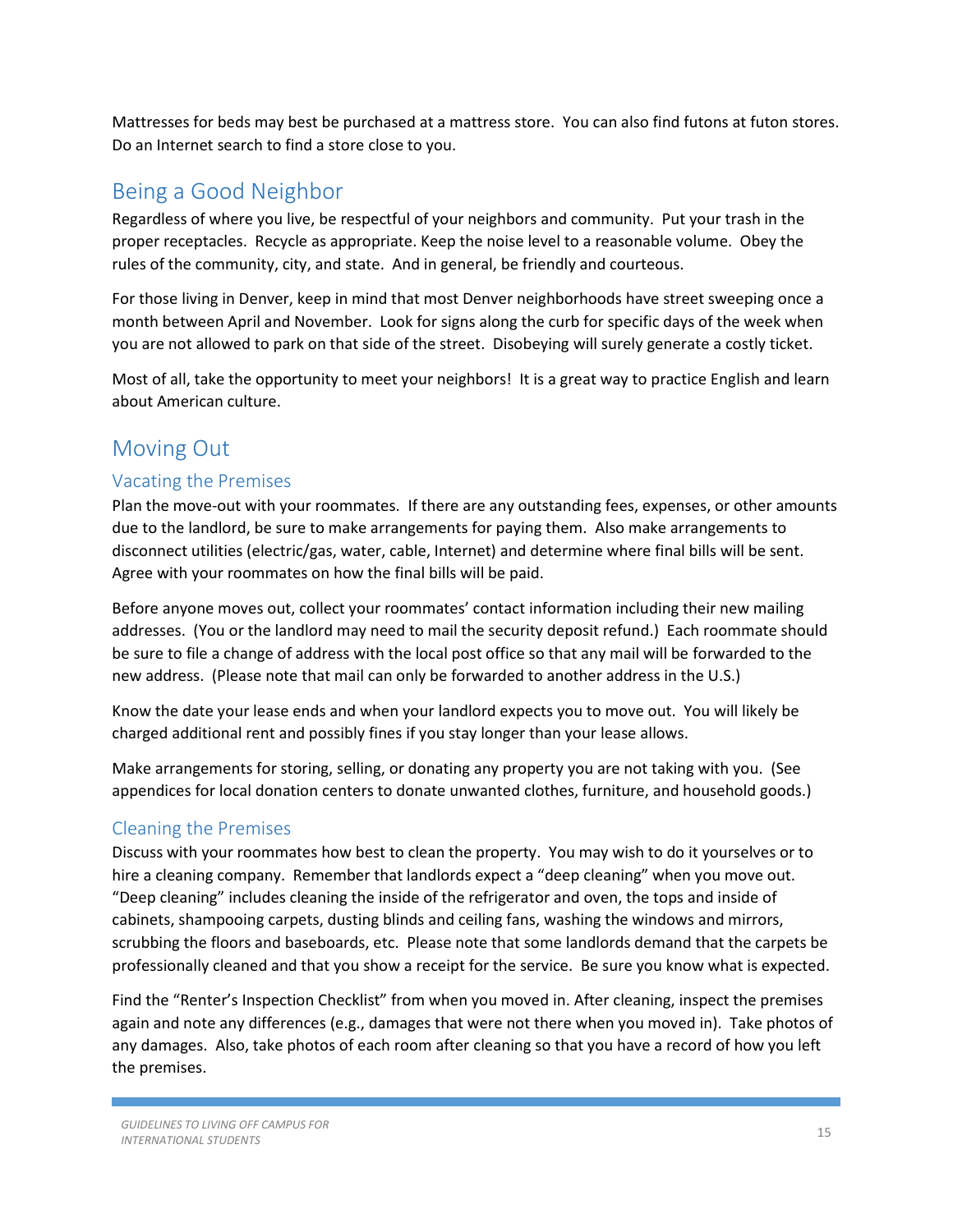Do not try to touch up paint yourself unless you contact your landlord to get approved paint colors.

If possible, ask the landlord to meet you at the dwelling for inspection. At that time, you can return the keys and collect your security deposit. After the landlord's inspection, ask if you will be charged for anything (e.g., damages, stained carpet, etc.). If not, ask the landlord to put it in writing! If the answer is yes, ask the landlord to specify for what you will be charged and the amount of the charge.

If it is not possible for the landlord to come to your apartment, ask your landlord where and when to drop off the keys. Although it may be inconvenient, take the keys to your landlord directly. Do not simply leave them in the apartment where they could be misplaced or taken by some unauthorized person.

## <span id="page-15-0"></span>Security Deposit Return

The University of Denver Strum School of Law[, Wesminster Law Library](http://libguides.law.du.edu/content.php?pid=131644&sid=1132053) summarizes the Colorado law regarding the return of security deposits as follows.

1. Usually a landlord must return the security deposit within one month after the termination of a lease or surrender and acceptance of the premises, whichever occurs last.

2. A landlord may have up to 60 days to return the security deposit to the tenant if the lease expressly specifies this.

3. A landlord cannot deduct money from the security deposit to cover normal wear and tear.

4. If a landlord deducts any money from a security deposit for any reason, the landlord must provide the tenant with a written statement listing the exact reasons for keeping any portion of the security deposit.

5. The landlord should mail the statement, with any refund, to the tenant's last known address.

6. A landlord can keep parts of the security deposit for nonpayment of rent, abandonment of the premises, nonpayment of utility charges, repair work, or cleaning costs.

7. A landlord's failure to comply with CRS 38-12-103 means that the landlord will forfeit his rights to withhold any portion of the security deposit.

8. If a landlord willfully keeps a tenant's security deposit in violation of CRS 38-12-103, that landlord is liable for three times the amount of the portion of the security deposit that the landlord has wrongfully withheld, together with reasonable attorneys' fees and court costs. A tenant must give notice to the landlord of his/her intention to file legal proceedings no less than seven days before filing a claim.

9. The landlord bears the burden of proving that withholding the security deposit, or any portion of it, was not wrongful.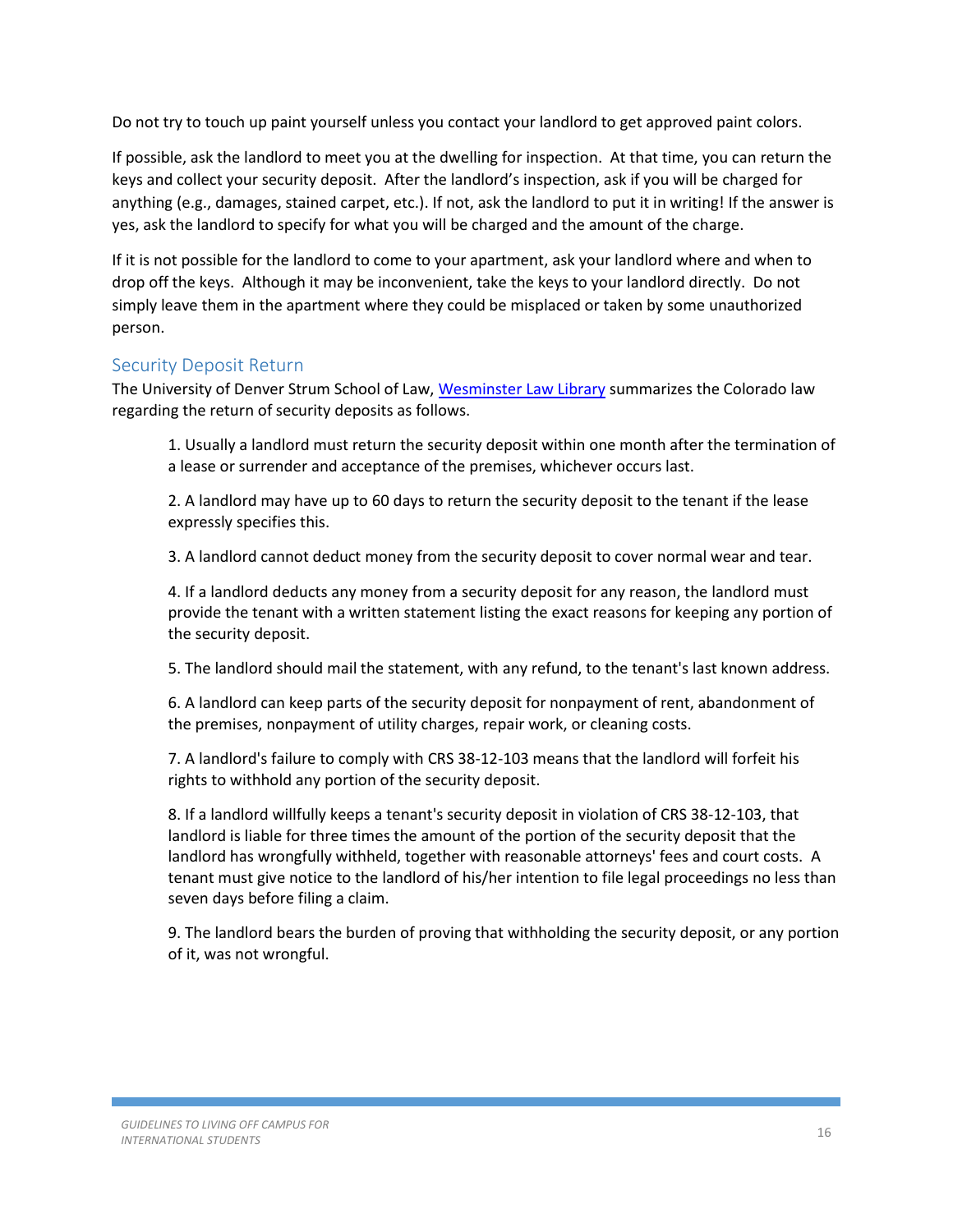# <span id="page-16-0"></span>Appendices

## <span id="page-16-1"></span>Glossary of Terms

*The following information was taken with permission from SUNY Plattsburgh's "The Survival Guide to Off-Campus Living: A college student's guide to moving and living off-campus in Plattsburgh, New York," and supplemented with additional definitions. SUNY also credits E.J. Goodman, Tenant Survival Book.*

**Amenities –** features that provide convenience, comfort, or pleasure such as a swimming pool, exercise facilities, or party room

**Arrears** - overdue payment, such as rent.

**Assign** - transfer of the unexpired portion of a lease.

**Cause of Action** - specific situation that may become the basis of a lawsuit.

**Civil** - a non-criminal legal matter. Housing disputes are usually handled in civil courts.

**Covenant** - a promise. Independent covenant: You must perform your obligations even if the other party does not. *Dependent Covenant:* You carry out your obligation on the condition that the other party fulfills its obligation.

**Credit check** – an investigation in the terms of a report on one's history of borrowing and repaying money.

**Default** - to forfeit or lose omission; to fail to perform a legal obligation.

**Demised Premises -** the place being rented.

**Detainer** - withholding another's property against his/her will.

**Disposess** - remove a person from land. In New York, the legal action brought from nonpayment of rent.

**Destraint** (process by distress) - the landlord takes your personal property to force you to pay or eventually sells it to get his/her money back.

**Ejectment** - physical or legal eviction from land.

**Emure** - to take effect.

**Eviction** - depriving a person of possession of occupancy. *Constructive eviction:* not actually removing the tenant but making it impossible for him/her to remain because of the conditions (e.g. serious deterioration).

**Goods and Chattels** - personal property.

**HOA (Home Owners Association)** – an organization of home owners in a given community. Usually it is the responsibility of the HOA to make sure the common areas of a community are in good repair and orderly.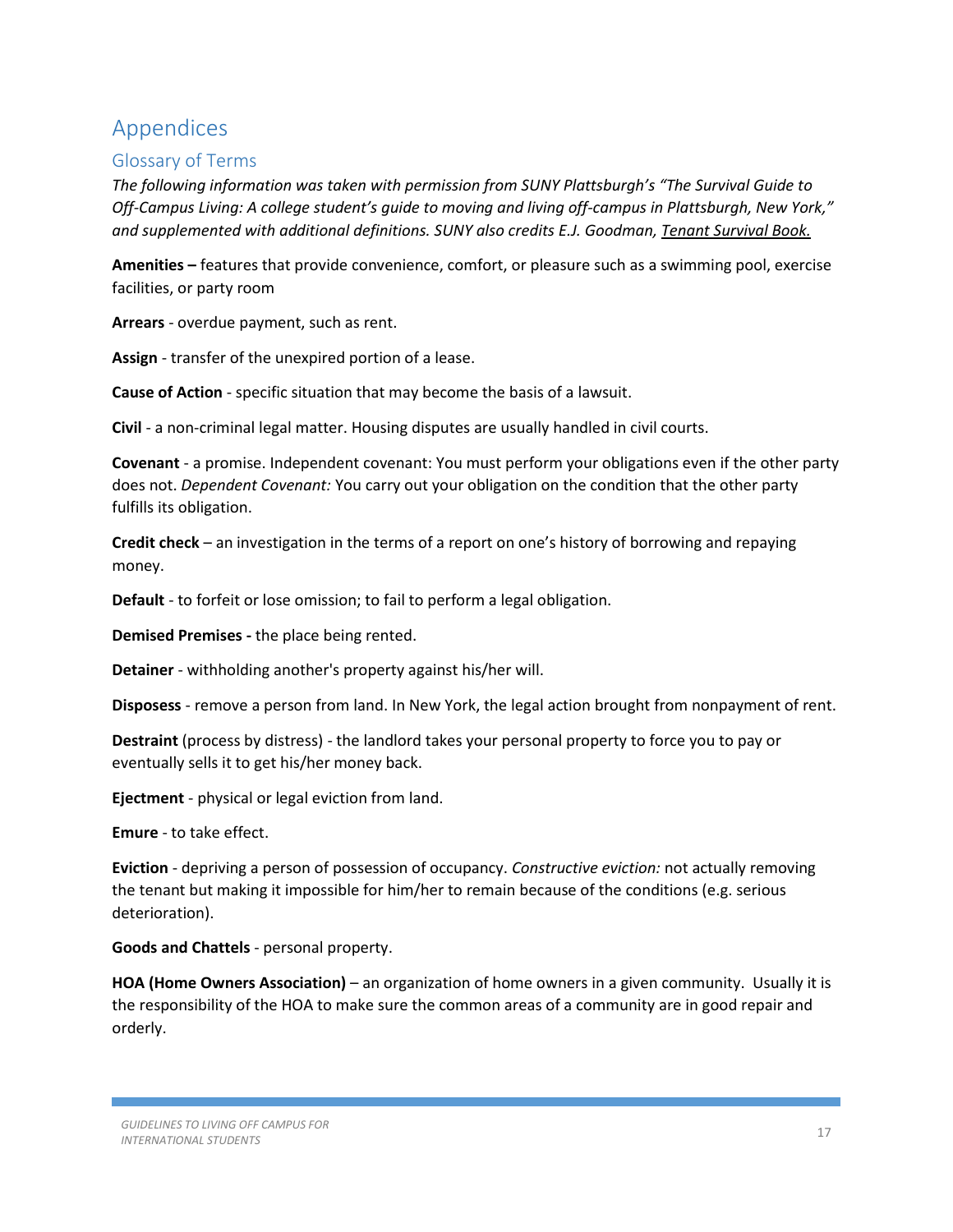**Holdover** - retaining possession of rental real estate after the lease term expires, or the landlord demands possession, or due to an alleged breach of the terms of the lease by the tenant.

**Indemnify and Hold Harmless** - to free from any responsibility or liability.

**Landlord** – the person renting the property.

**Lease** - a type of legal agreement establishing a landlord-tenant relationship.

**Lessee** - tenant.

**Lessor** - landlord.

**Liability** - responsibility, loss; a negative element.

**Normal Wear & Tear** - means that deterioration which occurs, based upon the use for which the rental unit is intended, without negligence, carelessness, accident, or abuse of the premises or equipment or chattels by the tenant or members of his household, or their invitees or guests. (Colorado law: 38-12-102. Definitions)

**Notice to Quit** - notification from landlord to tenant ordering tenant off the property (usually after 30 days, from the first day of the rental period).

**Notice to Vacate** - notification from tenant to landlord stating intention to leave the property (usually after 30 days from the first day of the rental period).

**Parties to a Lease** - those who agree to abide by the provisions of a lease; typically, you as tenant, any housemates as co-tenants, and the landlord.

**Possession** - lawful occupation and use of land, subject to protections of "quiet enjoyment."

**Rent** – "to rent" (verb) is to pay a sum of money for use of a dwelling; "rent" (noun) is the amount you pay for such use.

**Replevin** - legal action to recover property that was unlawfully seized.

**Sublet** - agreeing to permit someone to use a rented property for a term less than the full term of the lease, and to pay for that permission.

**Summary Proceeding** - (to recover possession) eviction. "Summary proceeding" because it is a swift and simple procedure for that permission.

**Tenant** – the person who rents and lives in a property.

**Term of Lease** - the length of time that a lease shall be in effect; duration of obligation.

**Thirty Days Notice** - on a month-to-month tenancy, this is the notice that either party must give to the other to terminate the tenancy. The 30 days must include a full rental period.

**Warranty of Habitability** - promise that the property is safe and usable for residential use.

**Waiver** - relinquishment of a right, agreeing to give up something you are entitled to.